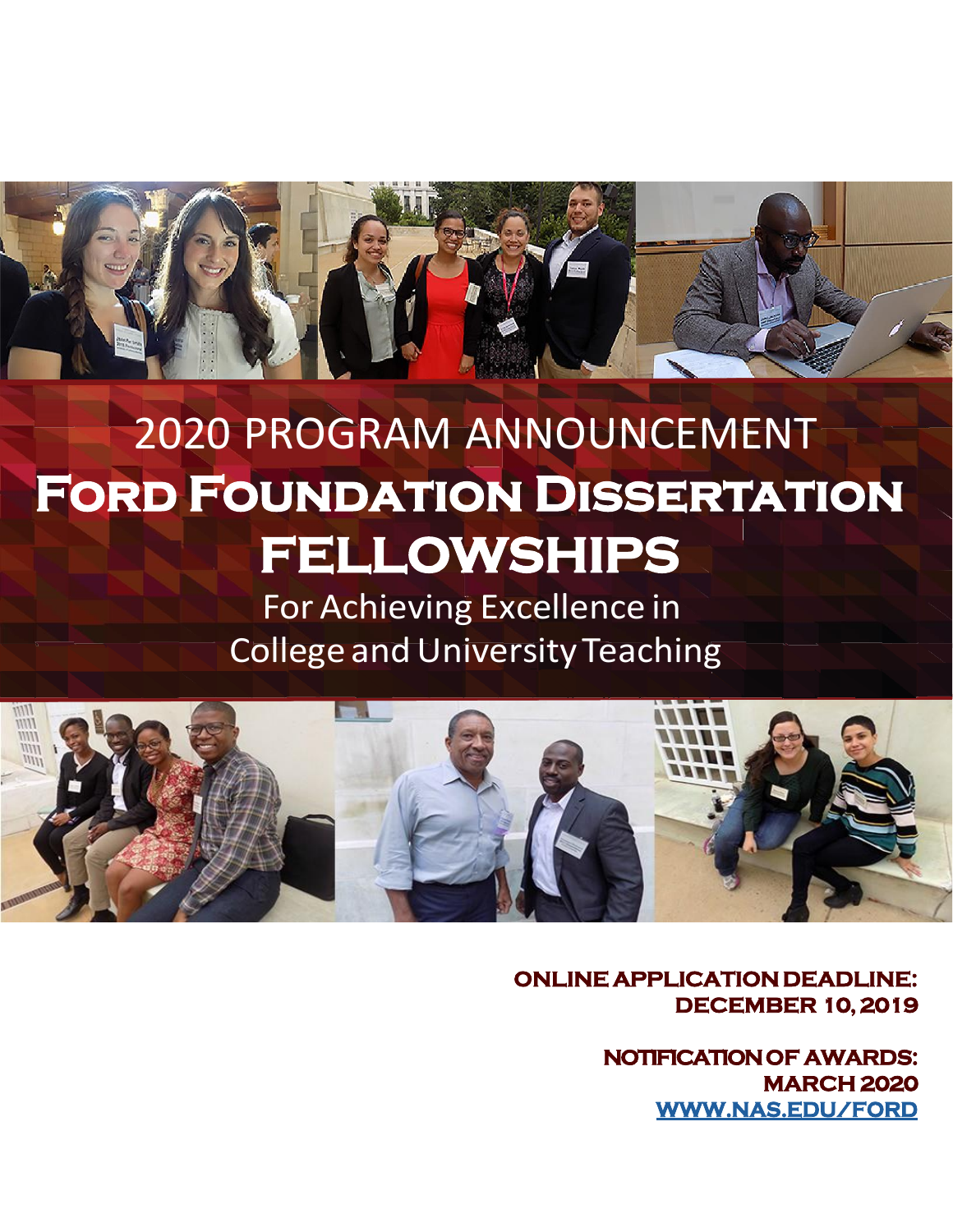

#### **STATEMENT OF PROGRAM GOALS**

Through its program of Fellowships, the Ford Foundation seeks to increase the diversity of the nation's college and university faculties by increasing their ethnic and racial diversity, to maximize the educational benefits of diversity, and to increase the number of professors who can and will use diversity as a resource for enriching the education of all students.

#### **DISSERTATION AWARDS**

This year, the program will award approximately 36 dissertation fellowships. These dissertation fellowships provide one year of support for individuals working to complete a dissertation leading to a Doctor of Philosophy (Ph.D.) or Doctor of Science (Sc.D.) degree. The Ford Foundation Dissertation Fellowship is intended to support the final year of writing and defense of the dissertation.

Dissertation fellowships will be awarded in a national competition administered by the National Academies of Sciences, Engineering, and Medicine (the National Academies) on behalf of the Ford Foundation. The awards will be made to individuals who, in the judgment of the review panels, have demonstrated superior academic achievement, are committed to a career in teaching and research at the college or university level, show promise of future achievement as scholars and teachers, and are well prepared to use diversity as a resource for enriching the education of all students.

## **ELIGIBILITY**

Eligibility to apply for a dissertation fellowship is limited to:

- All U.S. citizens, U.S. nationals, and U.S. permanent residents (holders of a Permanent Resident Card), as well as individuals granted deferred action status under the Deferred Action for Childhood Arrivals Program<sup>1</sup>, Indigenous individuals exercising rights associated with the Jay Treaty of 1794, political asylees and refugees, regardless of race, national origin, religion, gender, age, disability, or sexual orientation,
- Individuals with evidence of superior academic achievement (such as grade point average, class rank, honors, or other designations),
- Individuals committed to a career in teaching and research at the college or university level,
- Ph.D. or Sc.D. degree candidates studying in an eligible research-based discipline in a dissertation-required program at a U.S. non-proprietary (not for profit) institution of higher education who will complete the dissertation during the 2020-2021 academic year, but no later than fall 2021,
- Individuals who have not earned a doctoral degree at any time, in any field, and
- Individuals who, by December 10, 2019, have completed all departmental and institutional requirements for their degree, except for writing and defense of the dissertation.

*Receipt of the fellowship award is conditioned upon each awardee providing satisfactory documentation that he or she meets all the eligibility requirements.*

#### **POSITIVE FACTORS FOR SELECTION**

- Evidence of superior academic achievement
- Degree of promise of continuing achievement as scholars and teachers
- Capacity to respond in pedagogically productive ways to the learning needs of students from diverse backgrounds
- Sustained personal engagement with communities that are underrepresented in the academy and an ability to bring this asset to learning, teaching, and scholarship at the college and university level

### **POSITIVE FACTORS FOR SELECTION, CONT.**

- Likelihood of using the diversity of human experience as an educational resource in teaching and scholarship
- Membership in one or more of the following groups whose underrepresentation in the American professoriate has been severe and longstanding:
	- o Alaska Natives (Aleut, Eskimo, or other Indigenous People of Alaska)
- o Black/African Americans
- o Mexican Americans/Chicanas/Chicanos
- o Native American Indians
- o Native Pacific Islanders (Hawaiian/Polynesian/ Micronesian)
- o Puerto Ricans

Applications will be evaluated by panels of distinguished scholars selected by the National Academies. The panels will use academic records, essays, letters of recommendation, the application itself, and other appropriate materials as the basis for determining the extent to which candidates meet the eligibility requirements and the positive factors for selection. Review panels may also look at additional factors such as whether the applicant has advanced to dissertation candidacy, will fully utilize 9 to 12 months of fellowship support prior to receiving the Ph.D. or Sc.D., or is either too early or too far along in the Ph.D. study to comply with the dissertation fellowship timeline requirements.

#### **ELIGIBLE FIELDS OF STUDY**

Awards will be made for study in research-based Ph.D. or Sc.D. programs. Examples include the following major disciplines and related interdisciplinary fields: American studies, anthropology, archaeology, art and theater history, astronomy, chemistry, communications, computer science, cultural studies, earth sciences, economics, education, engineering, ethnic studies, ethnomusicology, geography, history, international relations, language, life sciences, linguistics, literature, mathematics, performance study, philosophy, physics, political science, psychology, religious studies, sociology, urban planning, and women's studies. Also eligible are interdisciplinary ethnic studies programs, such as African American studies and Native American studies, and other interdisciplinary programs, such as area studies, peace studies, and social justice. Research-based fields of education are eligible if the major field of study is listed above and is used to describe the Ph.D. or Sc.D. program of the applicant (e.g., sociology of education, anthropology and education).

Individuals enrolled in the following programs, which are typically practice-oriented, will not be supported unless the applicant can document that the program of study is research-based, requiring a dissertation, and the applicant plans to follow a career in teaching and research in academia: administration, audiology, business, consumer studies, curriculum development, exercise physiology, filmmaking, fine arts, guidance, human resource management, kinesiology, leadership, library and information science, management, nursing, occupational health, performing arts, personnel, physical education, physical therapy, public health, rehabilitation science, social welfare, social work, speech pathology, and teacher education. In addition, awards will not be made for work leading to terminal master's degrees, the Ed.D. degree, the degrees of Doctor of Fine Arts (D.F.A.) or Doctor of Psychology (Psy.D.), or professional degrees in such areas as medicine, law, and public health, or for study in joint degree programs such as the M.D./Ph.D., J.D./Ph.D., and M.F.A./Ph.D.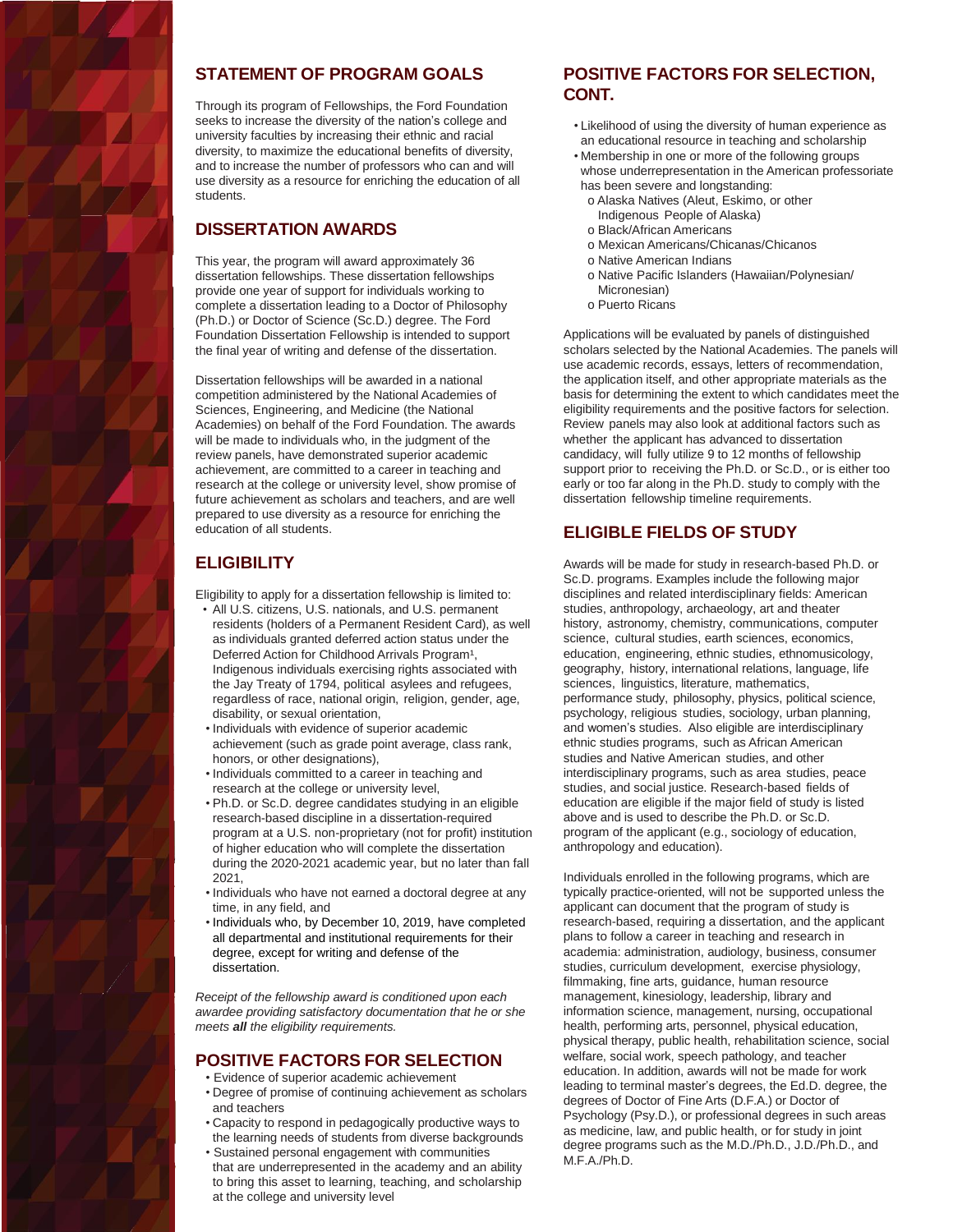#### **FELLOWSHIPINSTITUTION**

Fellowships are tenable at any fully accredited, nonprofit, non-proprietary (not for profit) U.S. institution of higher education offering a Ph.D. or Sc.D. degree in an eligible fields of study.

### **VERIFICATION OF DOCTORAL DEGREE STATUS**

- Applicants must have completed all departmental and institutional requirements for their degree, except for writing and defense of the dissertation. These requirements include, for example, required course work, language requirements, admission to doctoral candidacy, and approval of the dissertation proposal. An official National Academies Verification of Doctoral Degree Status form, signed by the adviser or other authorized official, must be uploaded to the fellowship application by January 7, 2020. No other form or letter will be accepted for this purpose.
- Applicants should expect to complete their dissertation during the 2020-2021 academic year.

#### **STIPEND AND BENEFITS**

- A one-year stipend of \$28,000
- An invitation to attend the annual Conference of Ford Fellows
- Access to Ford Fellow Regional Liaisons, a network of former Ford Fellows who have volunteered to provide mentoring and support to current Fellows, and access to other networking resources

#### **TENURE**

Each Fellow is expected to begin tenure on June 1 (for 12 months) or September 1 (for 9 or 12 months) of the year in which the award is received. Dissertation fellowships may not be deferred or delayed.

#### **CONDITIONS OF THE FELLOWSHIP**

Dissertation fellows are expected to be enrolled and engaged in a full-time program leading to a Ph.D. or Sc.D. degree in an eligible field of study. Dissertation awards are intended to support Fellows who will be spending the majority of their time writing and defending the dissertation during the fellowship year. Participation in full-time paid or unpaid internships or other paid activities, even if required for degree completion, cannot be undertaken during the fellowship year.

Those who accept a dissertation fellowship must agree to the stipulations in the Terms of Appointment for Ford Foundation Fellows that accompany the award notification. In addition, Ford Fellows must agree to participate in regular updates of the Directory of Ford Fellows, as well as periodic surveys designed to demonstrate the impact of this program.

## **CONFERENCE OF FORD FELLOWS**

A unique national conference of a select group of high-achieving scholars committed to diversifying the professoriate and using diversity as a resource for enriching the education of all students:

- Opportunities to interact with established and emerging scholars in diverse fields
- Opportunities to identify mentors and peers from across the country
- Oral and poster presentations with supportive comments and critiques from colleagues
- Proposal, grant-writing, and research funding advice
- Publication workshops and face-to-face conversations with university and academic presses
- Career advancement workshops

#### **HOW TO APPLY**

Applicants must register online and establish a personal user ID and password. All application materials must be written in English and become the property of the National Academies.

**The online application must be submitted by 5:00 PM Eastern Standard Time (EST) on December 10, 2019.**  Supplementary Materials must be uploaded by **5:00 PM on January 7, 2020. No extensions or exceptions will be made for these deadlines.** Items listed below in **bold** are required.

#### **ONLINE APPLICATION –** *STRICTLY ENFORCED DEADLINE DECEMBER 10, 2019, 5 PM EST*

- **• Personal information, contact information, educational background (names of all postsecondary institutions attended, years attended, degrees received), as of fall 2019**
- List of any honors, awards, fellowships, and employment **• Personal statement describing the applicant's background and experience and commitment to the goals of the Ford Foundation Fellowship Programs by addressing all of the following that apply:**
	- **□ the applicant's capacity to respond in pedagogically productive ways to the learning needs of students from diverse backgrounds**
	- **□the applicant's sustained personal engagement with communities that are underrepresented in the academy and ability to bring this asset to learning, teaching, and scholarship at the college or university level**
	- **□the applicant's likelihood of using the diversity of human experience as an educational resource in teaching and scholarship**

□the applicant's membership in one or more of the following groups whose underrepresentation in the American professoriate has been severe and longstanding:

- Alaska Natives (Aleut, Eskimo, or other Indigenous People of Alaska)
- Black/African Americans
- Mexican Americans/Chicanas/Chicanos
- Native American Indians
- Native Pacific Islanders (Hawaiian/Polynesian/
- Micronesian) • Puerto Ricans